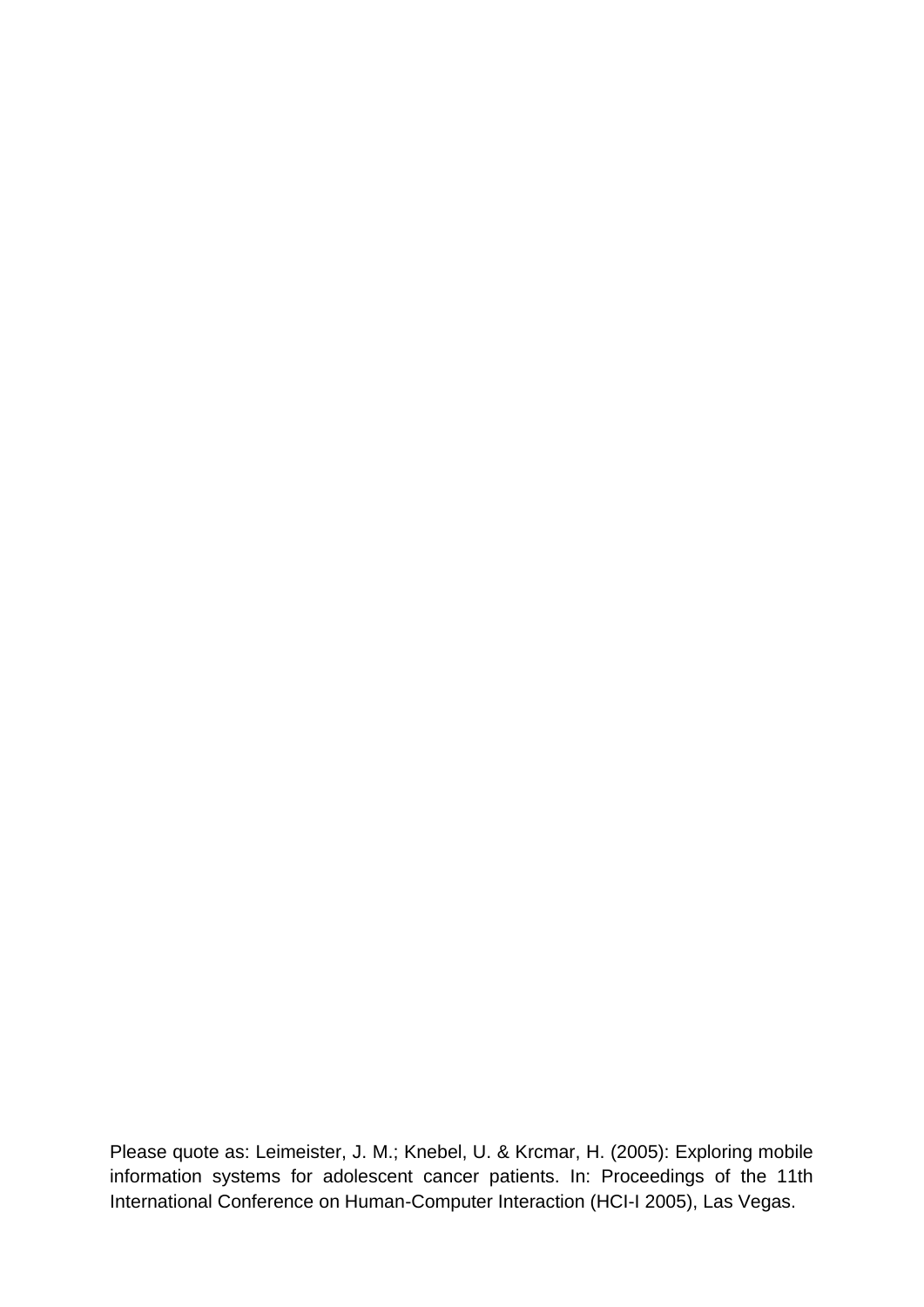## **Exploring Mobile Information Systems for Adolescent Cancer Patients**

*Jan Marco Leimeister, Uta Knebel, Helmut Krcmar* 

Information Systems (I17), Technische Universität München Boltzmannstr.3, 85748 Garching, Germany {leimeister, knebel, krcmar}@in.tum.de

## Abstract<sup>1</sup>

Adolescent cancer patients have to deal with many dependencies and obligations. Very often they are torn out of their social environment and become isolated because of changing therapy cycles and different treatment locations. This causes significant social and economic damages. The objective of this article is to present the first steps of an empirical exploration of the possibilities of mobile IT-support for communication and coordination for this target group during treatment and aftercare. Special emphasis is put on the effects of mobile systems on the patient's perceived quality of life. The background here fore is a four-month field experiment conducted together with the cancer station of the hospital of Heidelberg University. We focus on particularities of and challenges for mobile information systems for patients in Germany and outline necessary future research aspects in this field.

### **1 Diagnosis of the problem situation**

Cancer diseases are after cardiovascular diseases the second most frequent causes of death in Germany. Every year approx. 338.000 people are confronted with the diagnosis "cancer" (Deutsche Krebshilfe 2003), out of these approx. 1800 are children/adolescents under 15 years (Arbeitsgemeinschaft Bevölkerungsbezogener Krebsregister in Deutschland 2002). Cancer among adolescents is considered as a chronic disease (Pfefferbaum 1990, p. 555). It is important that the affected adolescents can have an as normal as possible physical and psychological development since this can be an important step towards a successful coping with the disease (Kyngäs et al. 2000).

The treatment (e.g. in the case of leukaemia) usually lasts two years and consists of several different stages. During the different stages the patient migrates between locations: Permanent hospital phases, ambulant/day hospital phases and home care phases. In some stages of the treatment cycle patients have to be isolated because the chemotherapy has weakened their immune systems. Extensive medication plans, different physicians, many different consultation appointments and strong side-effects very often demand too much from the patient and its family. The adolescent is excluded from important social events in his social network (Rowland 1990, p. 535). Additionally many patients retreat into their shells because the physical changes of their bodies make them feel fragile and unattractive (Adams-Greenly 1990, p. 563).

These aspects show the importance of patient interaction with their existing social networks but also the relevance of developing new social contacts, for instance with other patients. Additionally it becomes evident that adolescent cancer patients have to deal with many coordination problems (medical appointments, medication plans, etc.), not to mention control and reminder issues that parents have to deal with. Another challenge emerges from the patients' migrations between contexts /locations (school, hospital, etc.). These insights deliver several starting points for ICTsupport in general and for mobile IS-support in particular.

<sup>&</sup>lt;sup>1</sup> The authors would like to express their gratitude to the IIIrd Department of Pediatrics - Department of Pediatric Oncology, Hematology and Immunology (Prof. Kulozik) at the University Children's Hospital Heidelberg, Germany and especially to Mrs. Renate Sedlak, who supported significantly the underlying joint research project between Heidelberg University and Technische Universität München. For further information please visit the website http://www.onko-kids.de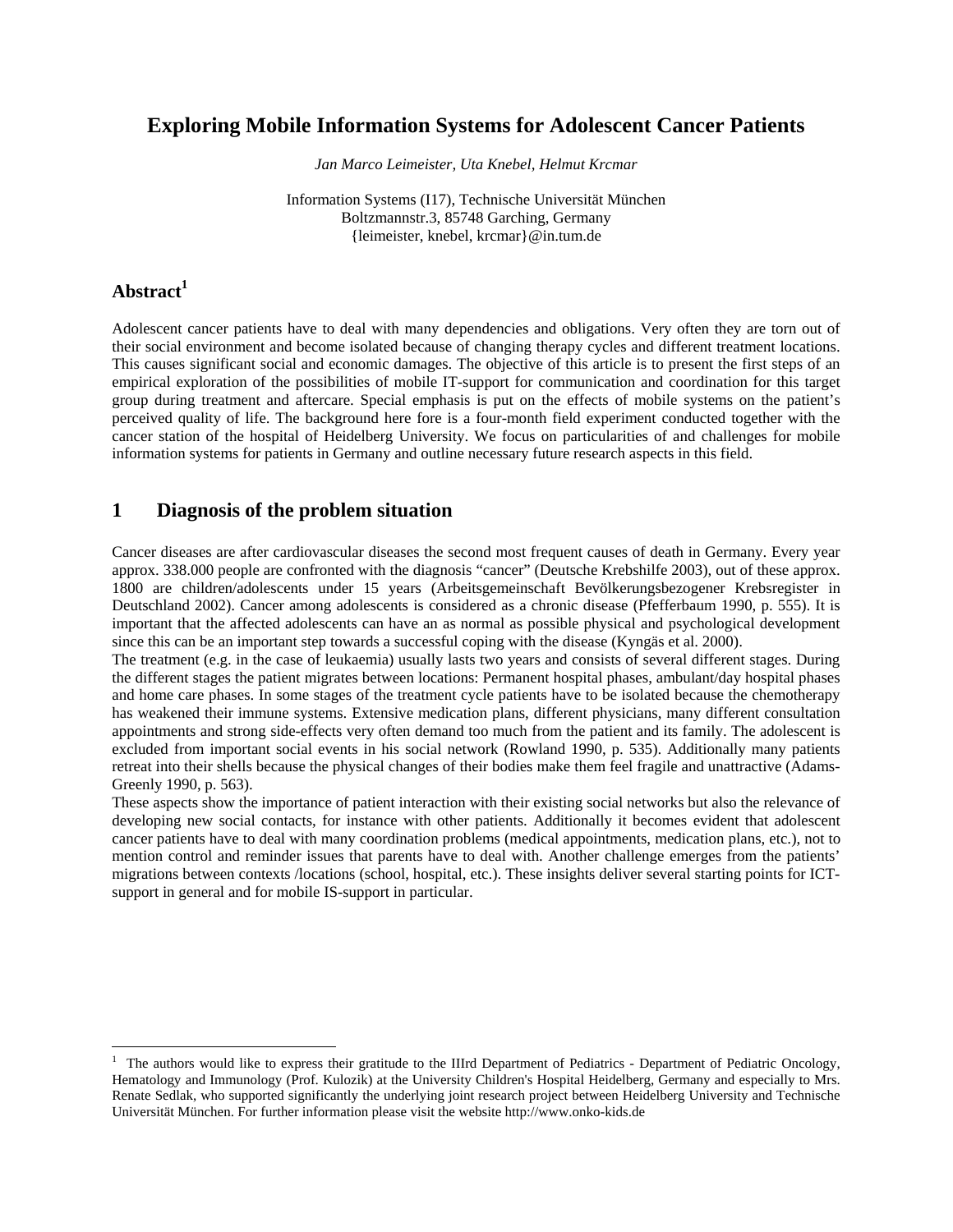# **2 A Mobile Information System for Adolescent Cancer Patients**

### **2.1 General conditions and requirements for an ICT-Solution**

Frequently changing locations/contexts determine patients as nomadic users that require ubiquitous access to relevant information and ubiquitous communication possibilities. It is known from innovation research (e.g. (Rogers 1995)), that a successful innovation (in this case a mobile IS for patients) has to have a relative advantage (subjectively perceived advantages), it should be compatible with the values, attitudes and demands of a potential user and its environment, it should be easy to use (comprehensive and manageable), trialable and observable.

A potentially fruitful approach is a mobile system that follows his user everywhere or that the user always carries along. Since mobile phones are widely spread among adolescents such a system could be based on mobile phones. This would be pragmatic especially given the already existing adaptation of the target group to mobile phone usage.

### **2.2 Mobile radiotelephone services and healthcare**

A system based on pulsed radiation (such as GSM/UMTS mobile radiotelephone service) has to deal with some problems in the context of hospitals. In many hospitals and medical practices the use of mobile phones is restricted or prohibited (Otto/von Mühlendahl 2003, p. 26) because of potential disturbance of vital medical equipment (Goslich 2003). However, in reality this prohibition is often handled less restrictively.

Impacts of high-frequency magnetic fields (as caused by mobile phones) on the human health are addressed very controversially in academia and practice. Especially new often inconsistent or contradictory research results cause frequently explosive discussions (Berg/Breckenkamp/Blettner 2003). Potential adverse health effects are assigned to thermic effects of radiation, but also athermic effects are suspected. A final evaluation of the biological risks of emissions caused by mobile phones is currently hardly possible (Maes/Haumann 2002, p. 31). The broad usage of cellular phones exists only a couple of years; therefore further research especially on the long-term effects is still necessary before scientifically profound evaluations can be made.

Mobile phones can cause technical disturbances of sensitive medical equipment (e.g. cardiac pacemakers) (Goslich 2003). Correct shielding against magnetic fields and sufficient distance (radiation loses intensity squared to the distance between sender and receiver) to medical equipment are said to be sufficient for avoiding disturbances (Bundesamt für Strahlenschutz 2003).

Several types of wireless communication have already entered the healthcare system (Campbell/Durigon 2003, p. 233). Some hospitals use already WLAN, location-based services (e.g. for emergency calls) and transmission of medical data directly to the clinic bed or from the ambulance to the hospital are currently being explored (Goslich 2003). In the following we will develop a scenario for mobile IS usage of adolescent cancer patients.

### **2.3 A Scenario**

Markus Fiedler (fictitious name) has been diagnosed with cancer a couple of years ago. The apprentice has recently completed his second therapy cycle. When he is on his way he has always all his medical data in his pocket: a smartphone contains all important information about his disease and allows him to keep contact with his hospital, family and friends.

Several times a day the device is beeping. By this sound the smartphone reminds him to take his medicine. All important data, diagnostic findings (e.g. blood parameters) and a pain / side-effect diary are on his device and accessible anytime and from any place. Frequently changing schedules and appointments can easily be administrated. Markus' autonomy and independence are increased and mistakes reduced.

The smartphone allows him to use several communication channels (E-Mail, Instant Messaging, SMS and MMS). Thus he can easily maintain contact with his social network, other patients of school mates.

Following we describe a system that is intended to realize the previously outlined scenario.

## **2.4 The applied system**

The hardware chosen for this study is a smartphone, a combination of a PDA, a digital camera and a tri-band mobile phone, distributed by O2 Deutschland GmbH & Co. OHG (figure 1).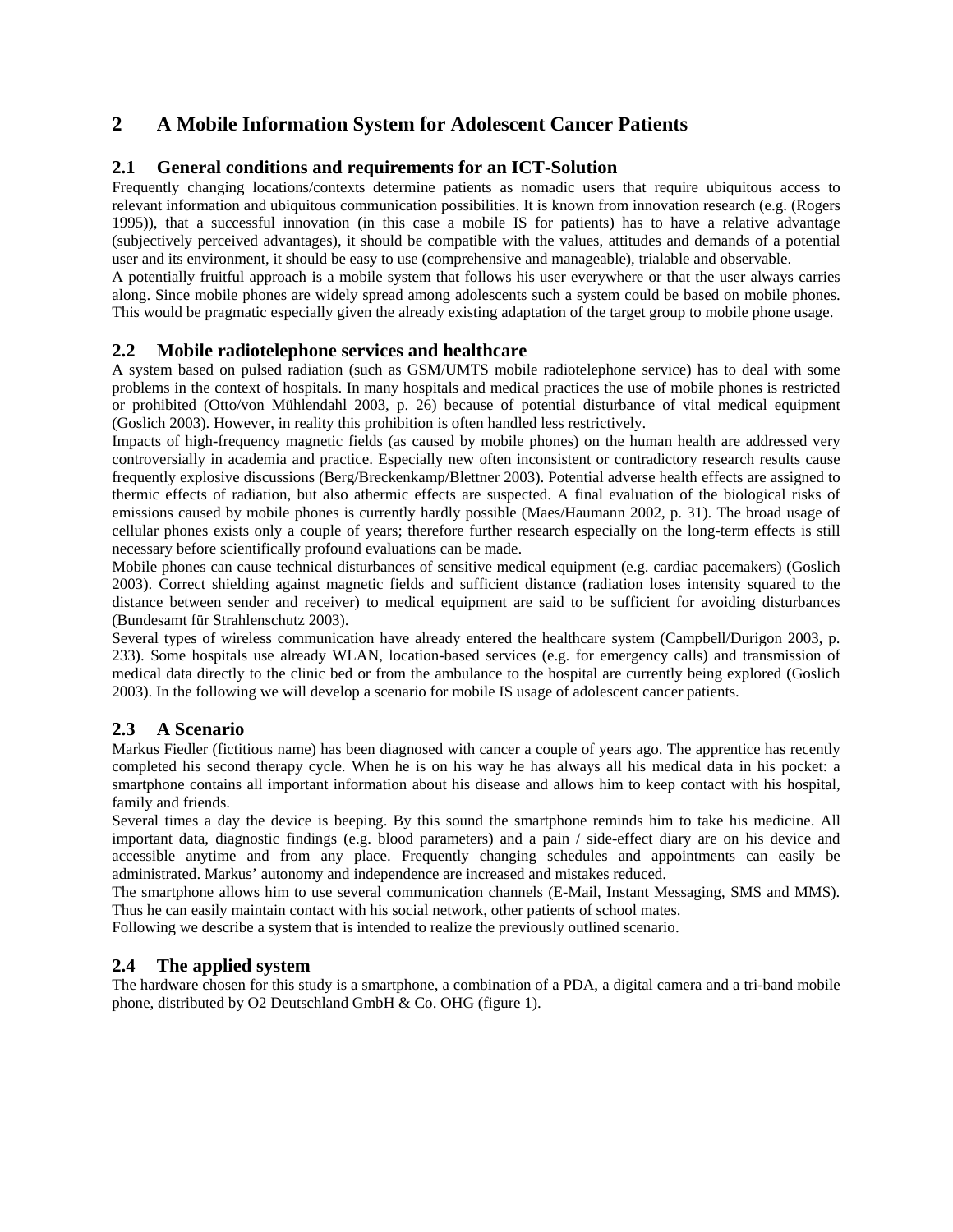| 56              | Hardware: XDA II (distributed by o2 Germany GmbH & Co. OHG);<br>Operating System: Microsoft Pocket PC.<br>Features: Tri-Band, 32 MB working storage, SD I/O-Slot, Java-capable, GPRS-,<br>WLAN-, IR- & Bluetooth-capable, built-in camera, etc. |
|-----------------|-------------------------------------------------------------------------------------------------------------------------------------------------------------------------------------------------------------------------------------------------|
| SO <sub>2</sub> | Applications: MS Office (Pocket), MMS, SMS, Internet-Browser, E-Mail-Client,                                                                                                                                                                    |

#### **Figure 1: The applied mobile device XDA II with technical specifications**

The PDA- and camera-functionalities can be used separately from the phone unit allowing usage of the device independently from the permission to use a mobile phone in certain areas. The device can be used as an internet access device, displaying ordinary internet pages with its browser and allowing sending and receiving e-mails, and with an extension it is WLAN-compliant. User dialogs can be made via a touch-screen, using either a virtual keyboard or handwriting recognition. There are plenty of applications available for pocket pc devices, most of them being similar to pc desktop applications. For the support of adolescent cancer patients especially the coordination tools (calendaring, diary, notepad) and communication tools (sms, e-mail, instant messaging) are of major interest and their usage in the field study will be consequently analysed in more detail.

## **3 Research Design**

The research object ,, mobile information systems for patients" is very new and hardly investigated. Valid results and insights in this field do not exist yet. Therefore an explorative research design is applied in the following study in order to grasp deeper insights into this domain. Since general theories about the research object do not yet exist, the research process can hardly start from a theoretical background. Stating and validating hypotheses as common in an empirical-analytical research designs cannot be applied here. The intension of this research is the design of reality. According to Ulrich very often the research process starts .....in practice, is focused on analyzing the context of use and ends in practice" (Ulrich 1981, S. 19), this research can be classified in this tradition.

The field study was conducted together with the university hospital in Heidelberg. Based on a 4-month pre-phase with 5 test users exploring the possibilities of the devices and services without limitations the actual field study was designed and conducted with 16 patients in a 4-month period from February to May 2004. Table 1 shows the allocation of patients along gender and diagnosis.

The individual process of using and evaluating technology and innovations depends strongly on the social environment. Also the resistance of the hospital staff towards the electronic devices had to be overcome. Hence selected hospital staff and selected parents resp. relatives were equipped with devices as well. However they are not included in the following analysis.

|                 | <b>Gender</b> | <b>Overall</b> |  |
|-----------------|---------------|----------------|--|
|                 | male          | female         |  |
| leukaemia       |               |                |  |
| bone tumour     |               |                |  |
| lymphoid cancer |               |                |  |
| other tumour    |               |                |  |
| mucoviscidosis  |               |                |  |
| <b>Overall</b>  |               |                |  |

**Table 1: Gender and Diagnosis of the Participants in Field Study (Source: (Knebel/Leimeister/Krcmar 2004)** 

#### **3.1 Introduction of Smartphones**

Users will only be able to evaluate the smartphone after a longer period of use. This process can be influenced significantly during the introduction phase since basic attitudes are formed then (Döhl 1983, S. 200). Consequently the analysis of the introduction phase is of major importance in this study. In order to explore the potential support and benefit of mobile information systems for cancer patients, interventions (i.e. tasks the user had to accomplish in his daily context) were designed for supporting the self coordination and communication. For motivating and supporting the use of the devices additional events were organized, for example support meetings, user meetings, on-the-spot-support, etc. The services and applications used in this explorative study were freely available and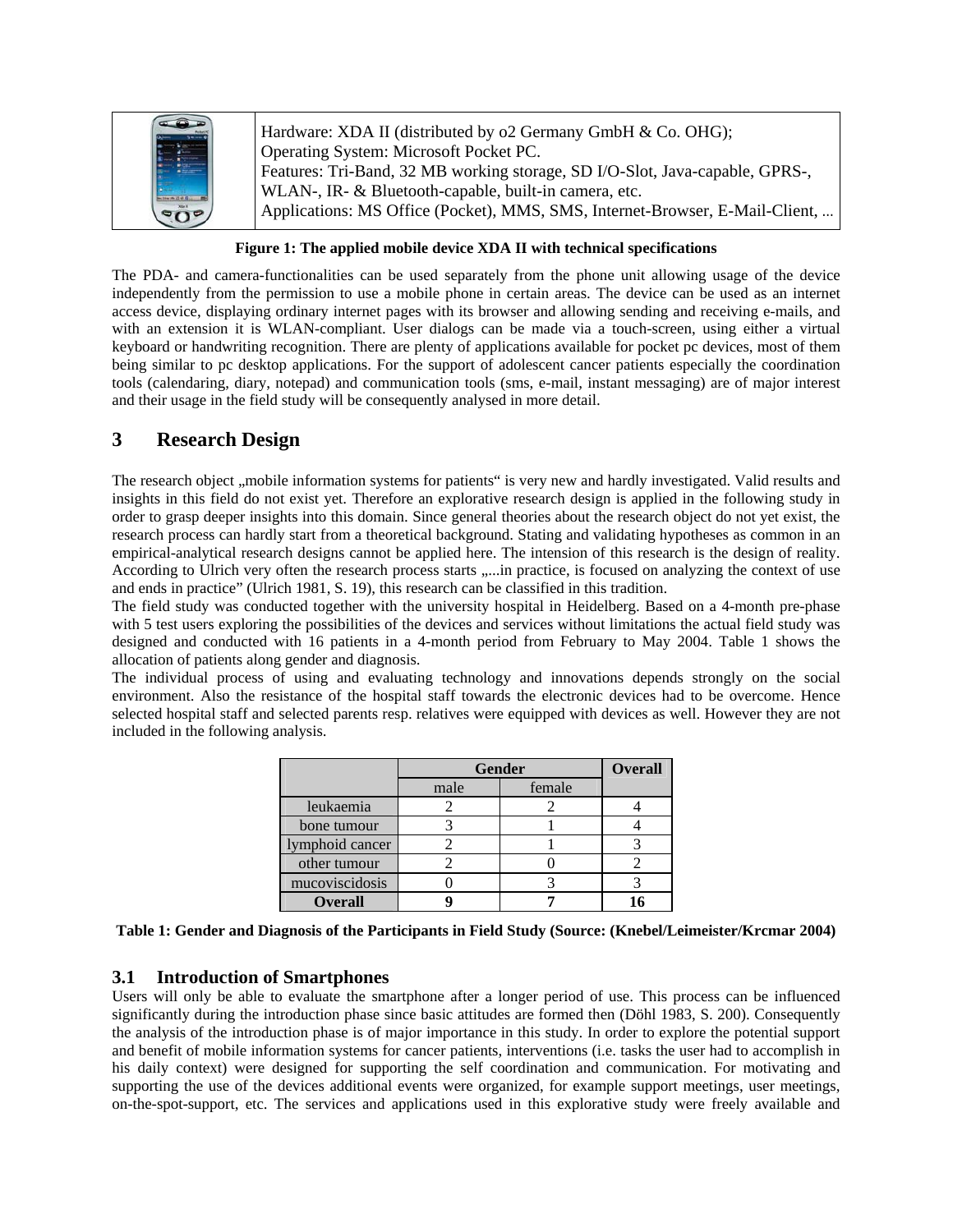merely configured for the current requirements; no specially developed software was applied. For a detailed overview of the actions conducted in the introduction phase see (Knebel 2004).

#### **3.2 Interventions: Tasks for the users**

The purpose of the interventions/tasks can be assigned to two topic areas: self coordination and communication support for keeping up the patient's social network.

Self coordination: During a therapy a patient has to deal with extensive schedules and medication plans that change very often. Also a close observation of the patient's state of health is crucial. Adolescent patients and their parents are frequently swamped with this necessary monitoring. The use of an XDA in order to coordinate these different tasks can help to keep appointments and supports a well-organized and central data management of all data concerning appointments and medicament treatment. Also parents will be relieved from their duty to remind their children continuously of making and keeping appointments and of taking medicine, also because of the available reminder functionalities. A further result can be the improvement of patient compliance, the reporting of the patient's health status over the time.

Services applied in this context were a calendar function for managing appointments and medication plans, a contact list, a task list for daily to-dos and also a patient's diary for protocolling pain and health conditions. Introducing the digital management of appointments and the diary was done by giving specific tasks to the test users. They were told to enlist all appointments with doctors and taking their medicine and activate the reminder function for these tasks. The handling of the device and its functionalities was explained in detail in a training provided for the users. The users were also provided with printed information.

Communication support (for maintaining contact to the social network): Spending a lot of time in hospitals – often far away from home – and being isolated due to their health state makes it difficult for young people to stay in contact with their peer groups. Building up a new network or community of "peer sufferers" can help to push the cure process and improve perceived quality of life (see Chapter 1). Thus the purpose of using an XDA in this context is to enrich the possibilities to stay in contact with family and friends. The reduction of inhibitions of the patients and their communication partners as well as the possibility to get in contact with persons easily, quickly and irrespective of the location is also a positive effect caused by the use of the mobile device. Services such as E-Mail, MMS, SMS and ICQ were used in this context. The participants were told to explore these communication possibilities and use them for their daily concerns. Restrictions were a cost limit of  $100 \epsilon$  per device and month. Using the device as a telephone was prohibited particularly to support the use of alternative services. Most participants knew these service from their private mobile phones or home PCs. Creating, sending and receiving SMS and E-Mails as well as creating a new E-Mail account was also explained in the initial trainings. Additionally the users received print material with detailed information.

# **4 Preliminary Empirical Results**

Before handing out the devices the users had to fill out an extensive questionnaire. Existing knowledge of the users plays a major role for "learning" about new devices and systems (Agarwal/Venkatesh 2002), therefore the participants were asked about their technical competence and affinity, their PC and mobile phone usage behaviour and their experiences with managing appointments and medical documentation. Functions and applications of the XDA are very similar to those for PC and mobile phones. An estimation of the existing technical competence was deduced from the stated use of PCs and mobile phones. 14 out of the 16 test persons did have a mobile phone that was used at least once a day by 11 of the persons. All of the users had access to a computer at home. 14 used the computer once a week, 12 at least once a day. Internet and E-Mail were the most frequently used services followed by computer games, applications and chat resp. ICQ (for detailed results see (Knebel/Leimeister/Krcmar 2004)).

In the following we will focus particularly on the use of the appointment management (calendar / reminder functionalities), the patient diary as well as on the available communication services.

**Self coordination**: According to the statements of the patients and the evaluation of the medical staff in the hospital the self coordination of the adolescents improved significantly by using the mobile devices. The central data storage and appointment management in one device helped to avoid mistakes and confusions when managing different important appointment. The mobile device led to a more precise observance of and compliance with appointments.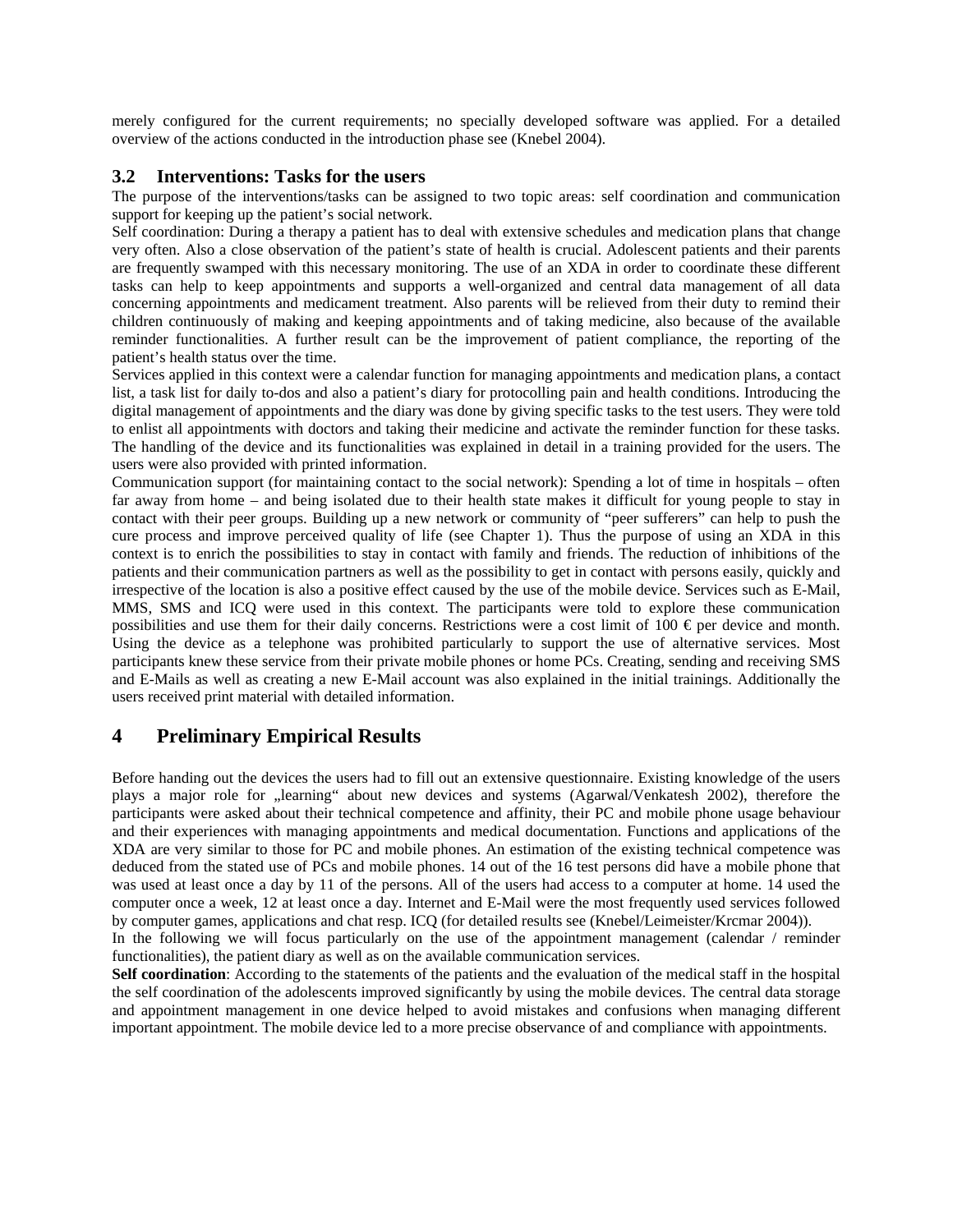

**Figure 2: Usage of calendar and reminder functionalities (n=13), (Source: (Knebel/Leimeister/Krcmar 2004))** 

The electronic patient diary was not well accepted among the patients (see figure 5 in the appendix). Writing a diary was often seen as of little help and considered laborious. From a medical point of view using a diary can be a great help during the treatment process when used consequently and continuously. Physicians hope to get more valid insights into cause-effect-chains during treatment, data they usually cannot receive since patients are not monitored when they leave the hospital. Thus they expect to gather deeper insights into the compatibility of single and combined therapeutic actions over the time. But since there was no immediate benefit for the patients using the diary they abandoned it wherever possible.

From the empirical exploration of mobile information systems for the self coordination of patients the result can be drawn that mobile services and applications together with mobile device are appropriate to support young people with chronic diseases in managing their self coordination.

**Communication support**: The intensity of use of the communication means varied a lot among the participants. All in all SMS received the highest relevance in the target group. SMS was used in particular to get in contact spontaneously or to organize ad-hoc meetings. In contrast E-Mail was used for transmitting large amounts of content. Instant Messaging allowed the most versatile use, e.g. for communicating about the disease or current feelings. However, only few people communicated over this channel because most of them were not very familiar with it.

Especially encouraging is that computer-mediated communication was very popular among the participants and apparently among young people in general (see figure 3 in the appendix). It is also remarkable that anonymity in the communication was not important to the users. It is known from other research that computer-mediated communication lowers barriers (see e.g. (Döring 2003)) to talk to other people or to start a conversation. The communication via chat of the participants of this study focused on friends, while SMS were also sent to family and other patients. Astonishingly hardly any computer-mediated communication took place between physicians and patients.

Computer-mediated communication is an essential part of the communication structure of young people, more than it is the case among other age groups. For keeping and supporting this communication structure even in the case of a severe chronic disease, the access to computer-mediated communication is very important. When desktop PCs were available the use of a mobile device took a back seat due to the lesser ease of use. However, in most situations, e.g. in hospitals or rehabilitation centres, desktop PCs were not available. Then a mobile device offered new ways of communication and coordination – the mobile device became an enabler for the patients. Another advantage was that different communication applications and services were integrated in a single device and an immediate access was possible.

**Overall aspects**: The independence of location for usage was considered the most valuable aspect of the mobile information system. Using the device was considered fairly easy, only the keyboard was often perceived as too small. The device and its services were regarded as an immense help, although they did not make the patients feel better when it came to dealing with the physical aspects of their disease. The acceptance of the device and its usage among family and hospital staff as well as among the participants was fairly high and the hospital staff worked as promoters for the field study.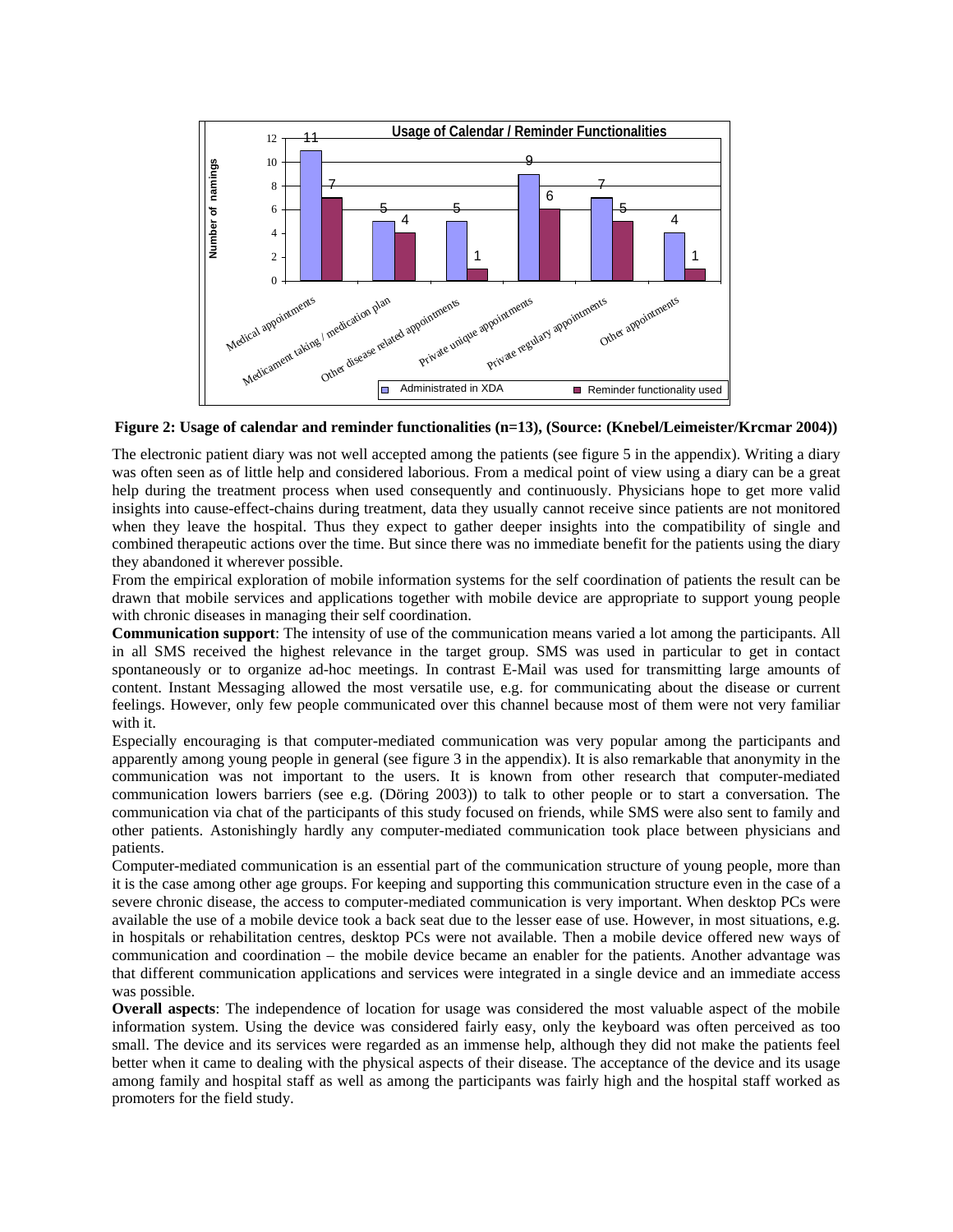It is difficult to evaluate whether the use of similar mobile information systems makes economical sense for patients on the basis of this study. Services such as the appointment management (calendar) and contact management can hardly be valued in a monetary way and compared with the initial and operating costs caused by the system. The initial costs of such a system are fix and relatively high for a private person while variable costs can be influenced by usage. Costs for internet use can be reduced by using a WLAN card where/whenever WLAN access points are available. In this experimental setting the costs for self-coordination were zero / not existent and the costs for communication support were manageable.

# **5 Outlook: Chances and Challenges of Mobile Services and Devices for Patients**

The aspects self-coordination and communication support for patients seem to bear promising further research potential. Broadening the focus beyond these aspects and target group opens the chance to analyse the use of mobile services and devices in the hospital environment in general. The need for further research in this area however holds some challenges and limitations. Until now there are still no reliable and transferable empirical results in this area.

Additionally these first empirical results from an ongoing research project do not include the effects of specially designed software solutions; especially the used patient diary was suboptimal and did not meet the users' requirements. Further applications could be very valuable for patients and medical staff: online group calendaring, resource management or medical information repositories.

Limitations emerge from the prohibition of mobile phone use in some hospitals; they limit the use of such systems in many hospital areas. Additionally it remains to be seen whether WLAN extensions are capable to overcome the restrictions mobile phones are facing. Aspects of data security and privacy are of great importance in the context of medical data and hospitals. New applications and services must always meet current legal restrictions, even when some legal aspects in Germany are still "under construction".

This research explores first potential application areas of mobile information systems for patients. Due to the small number of not representatively selected users and the short period covered in the study the results have to be understood as a first step towards empirically substantiated research in this area. There is a need for broader verification of the findings as well as a need for longitudinal studies in order to be able to assess the sustainability of mobile systems for patients and for mobile systems in healthcare.

The exploration of mobile devices for patients is only the first step within in a wide field of possible scenarios in the health sector resp. hospital sector. The health sector opens many possibilities for improvement of communication, coordination and collaboration of different actors. Other possible scenarios and fields where mobile devices and services could be promising refer to the cooperation of different medical actors or the cooperation between medical service providers and health insurances

By the time of the conference we hope to be able to present further results from the usage of several developed software applications for patient self-documentation and different groupware functionalities such as automated calendaring services with the hospital or individual patient record access.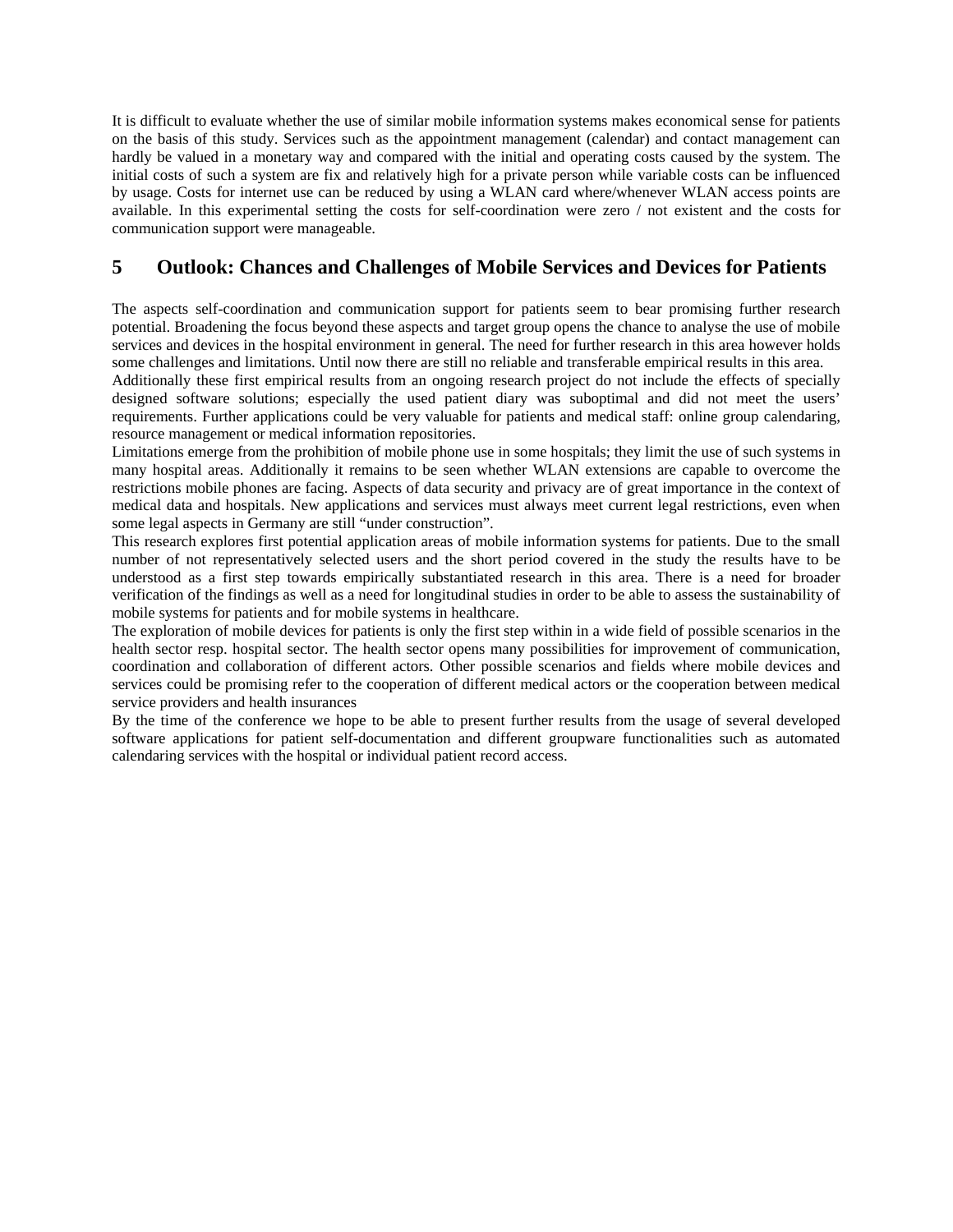# **6 Appendix**



**Figure 1: Importance of communication means: Mean (n=9), (Source: (Knebel/Leimeister/Krcmar 2004))** 



Figure 2: Keeping appointments and perceived benefit of appointment management (n=13), (Source:: **(Knebel/Leimeister/Krcmar 2004))** 



Figure 3: Perceived support of the diary (n=13), (Source: (Knebel/Leimeister/Krcmar 2004)).